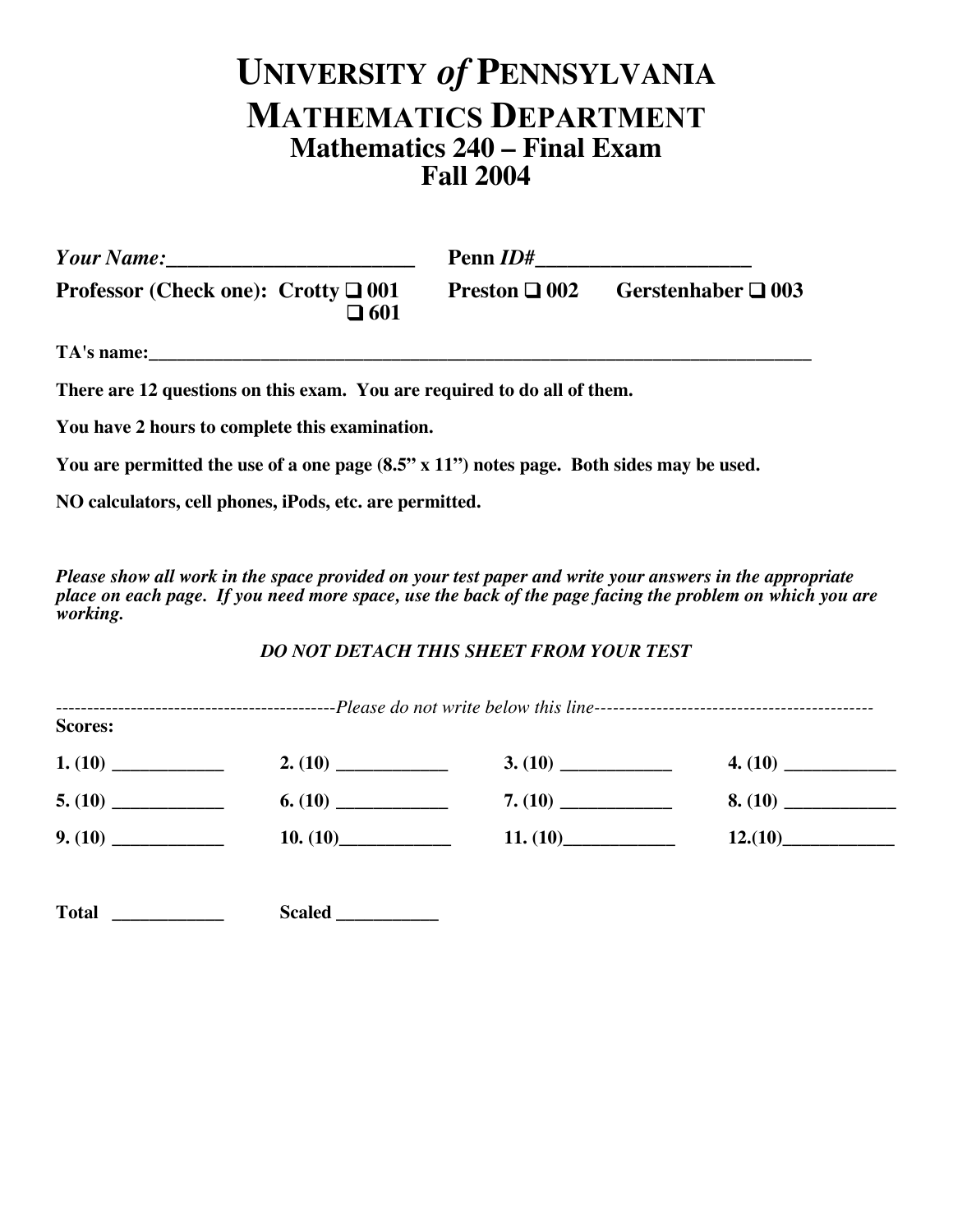1. Each of the matrices below is a row echelon form of the augmented matrix of a system of linear equations. Determine if each system is consistent or inconsistent and briefly justify your answer. If the system is consistent, find the solution.

| a) | $\begin{bmatrix} 1 & 3 & 4 & 6 \end{bmatrix}$<br>10<br>$\begin{pmatrix} 0 & 0 \end{pmatrix}$ | $0 \quad 3$<br>$\begin{bmatrix} 0 & 0 \end{bmatrix}$ | <b>Check One:</b><br>consistent $\Box$<br>inconsistent $\Box$ | <b>Solution (if one exists):</b> |
|----|----------------------------------------------------------------------------------------------|------------------------------------------------------|---------------------------------------------------------------|----------------------------------|
|    |                                                                                              |                                                      |                                                               |                                  |

|    |                 |  | $\begin{bmatrix} 1 & 0 & 0 & 0 & 0 & 5 \end{bmatrix}$ |  | <b>Check One:</b>                        | <b>Solution (if one exists):</b> |
|----|-----------------|--|-------------------------------------------------------|--|------------------------------------------|----------------------------------|
| b) |                 |  | $\begin{vmatrix} 0 & 1 & 3 & 3 & 5 & 5 \end{vmatrix}$ |  | consistent $\Box$<br>inconsistent $\Box$ |                                  |
|    | $\vert 0 \vert$ |  | $0\quad 0\quad 0\quad 0$                              |  |                                          |                                  |
|    |                 |  | $\begin{pmatrix} 0 & 0 & 0 & 0 & 0 \end{pmatrix}$     |  |                                          |                                  |

|    | $\left[1 \quad 0 \right]$                 | $\bigcap$ | $\Omega$ | 4               | <b>Check One:</b>                        | <b>Solution (if one exists):</b> |
|----|-------------------------------------------|-----------|----------|-----------------|------------------------------------------|----------------------------------|
| C) | $\begin{bmatrix} 0 & 0 & 1 \end{bmatrix}$ |           |          | $6\vert$        | consistent $\Box$<br>inconsistent $\Box$ |                                  |
|    | $\bf{0}$                                  |           | $-5$     | $\vert 0 \vert$ |                                          |                                  |
|    | $\begin{pmatrix} 0 & 0 & 0 \end{pmatrix}$ |           |          |                 |                                          |                                  |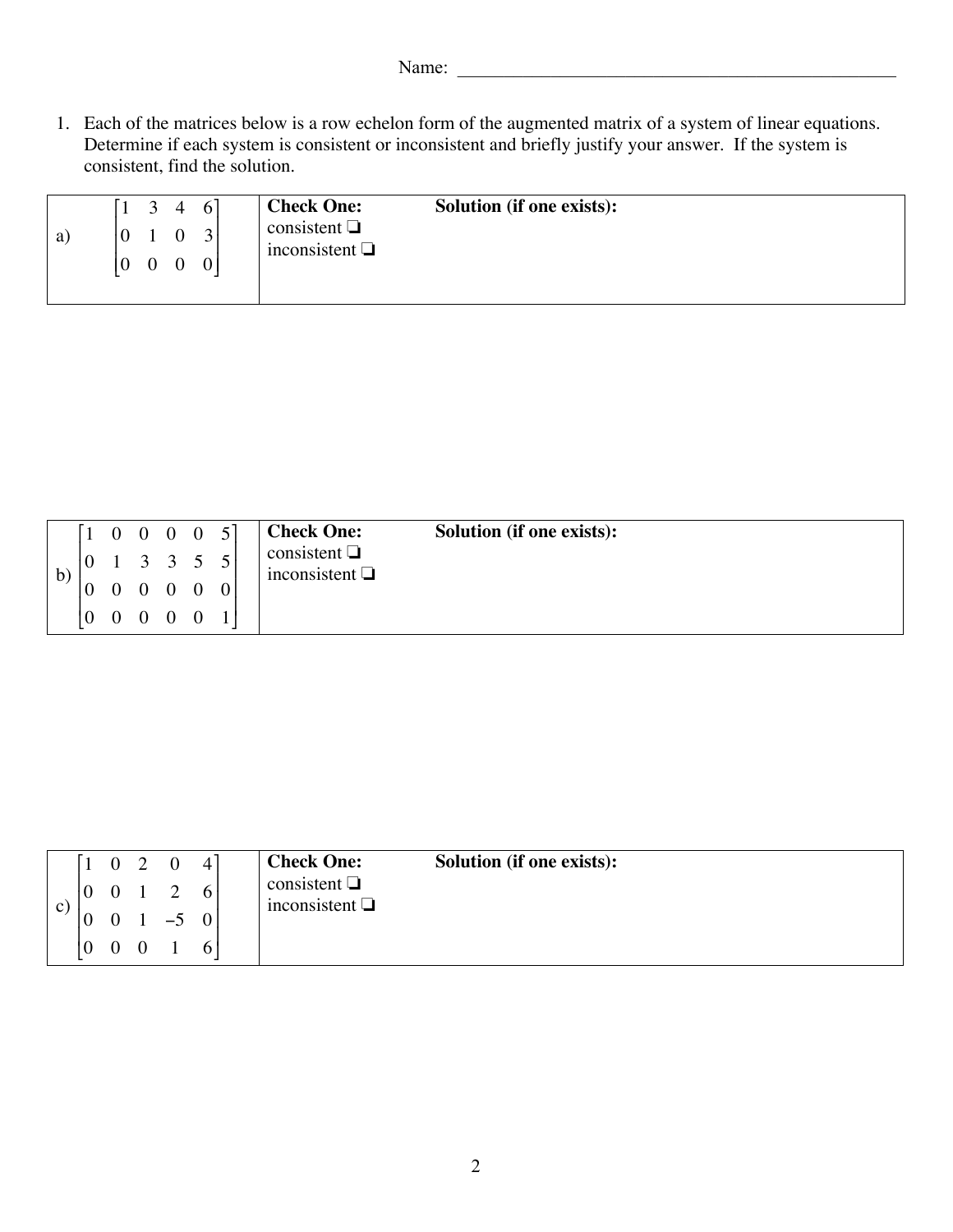Name:

2. Solve 
$$
\mathbf{X}' = \begin{bmatrix} 0 & 2 \\ -1 & 3 \end{bmatrix} \mathbf{X} + \begin{bmatrix} 1 \\ -1 \end{bmatrix} e^{-t}
$$
 subject to  $\mathbf{X}(0) = \begin{bmatrix} 0 \\ 0 \end{bmatrix}$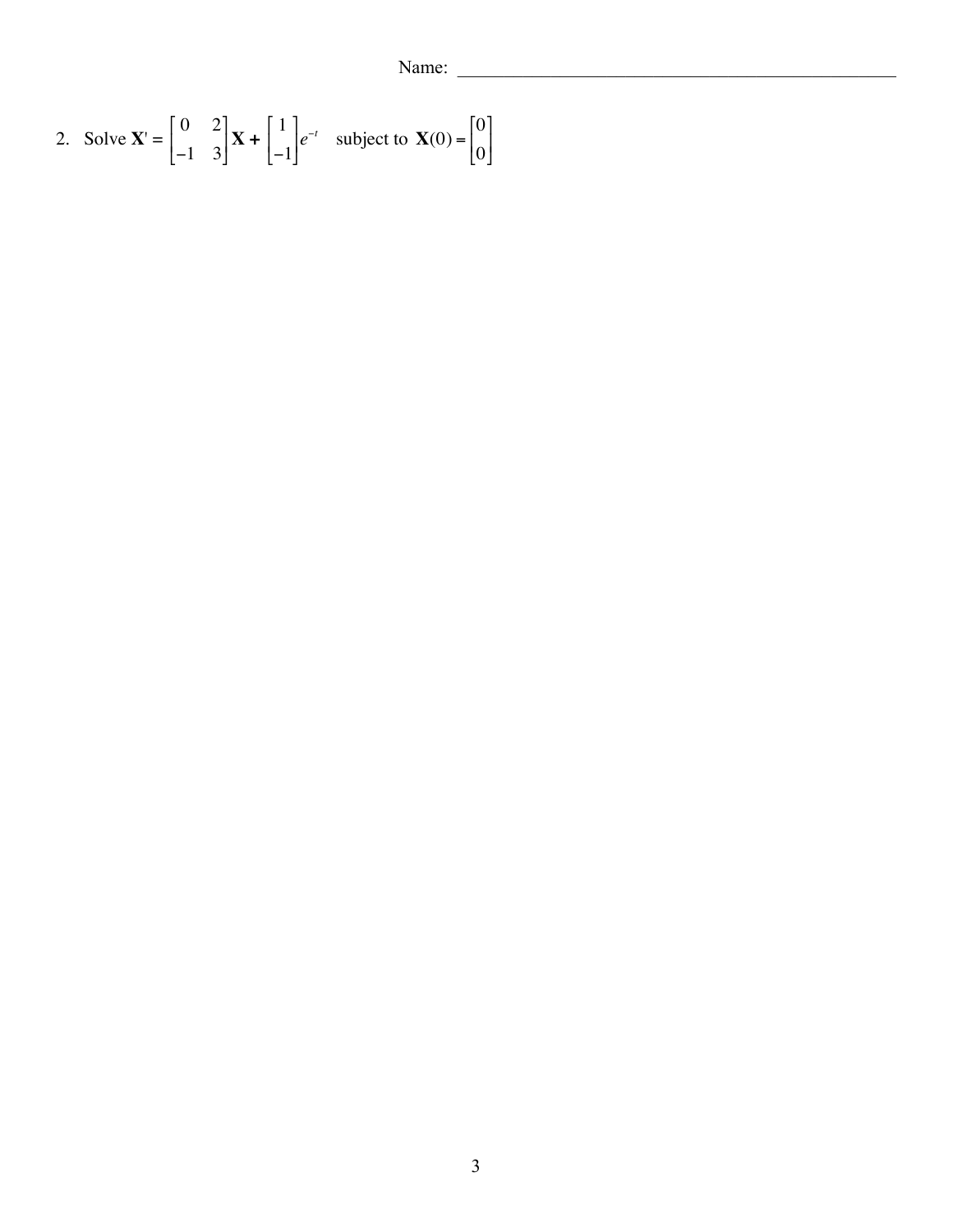3. a) Show that the vectors 
$$
\mathbf{u}_1 = \begin{bmatrix} 1 \\ 1 \\ 1 \end{bmatrix}
$$
,  $\mathbf{u}_2 = \begin{bmatrix} 0 \\ 1 \\ 1 \end{bmatrix}$  and  $\mathbf{u}_3 = \begin{bmatrix} 1 \\ 1 \\ 0 \end{bmatrix}$  are linearly independent.

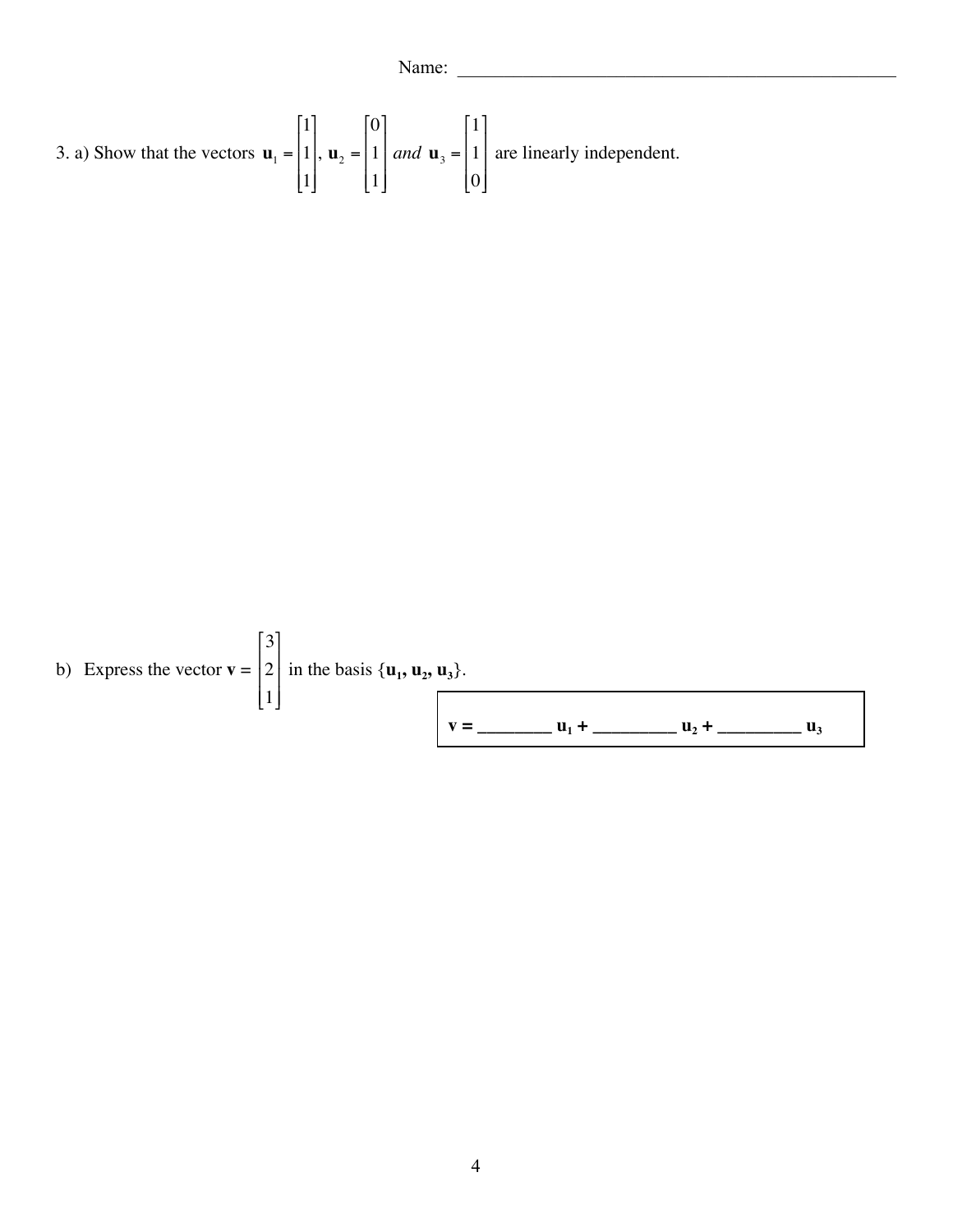4. a) Use Laplace Transforms (see attached list of transforms) to solve  $y'' - 4y' = 6e^{3t} - 3e^{-t}$ ,  $y(0) = 1$ ,  $y'(0) = -1$ .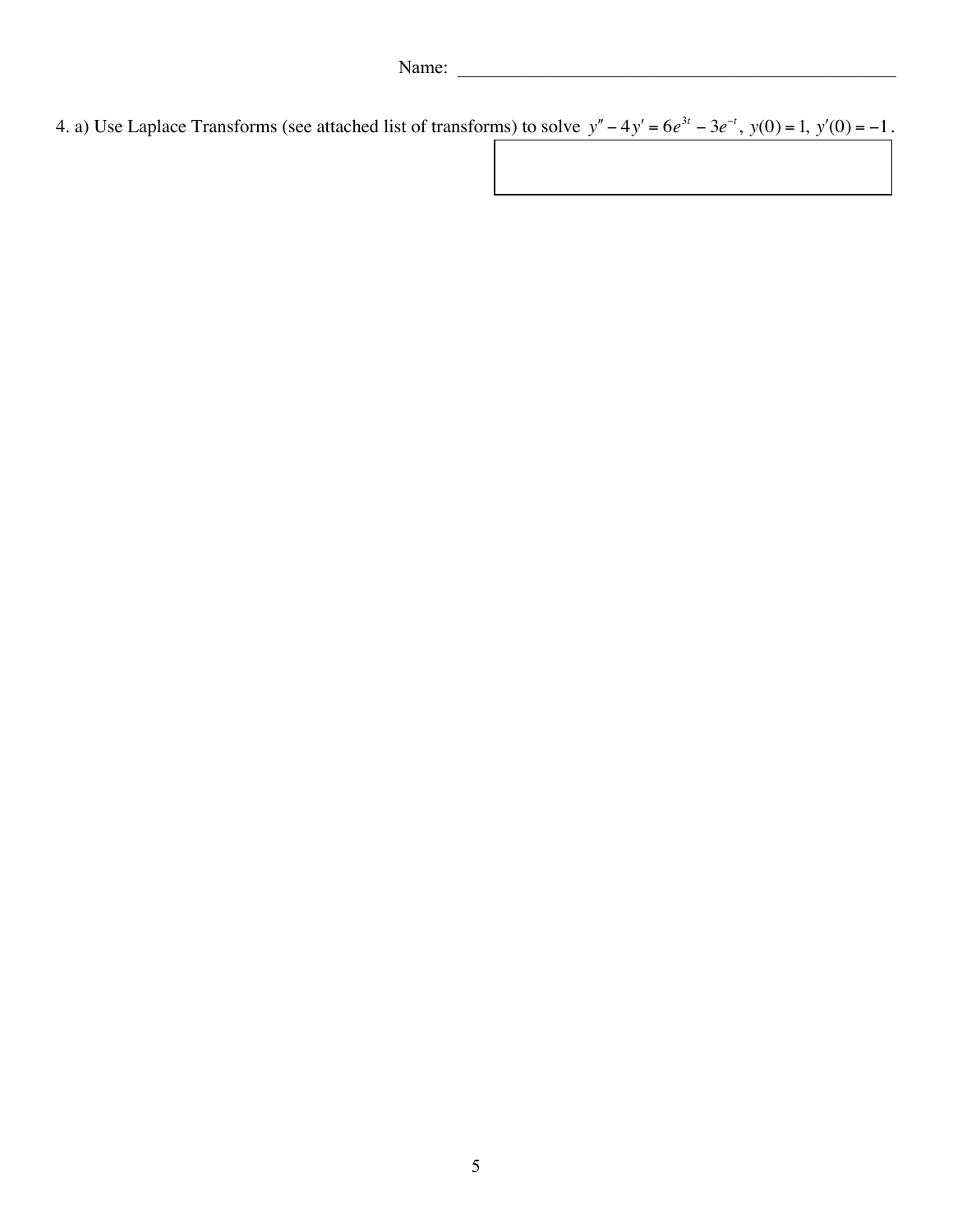5. Use diagonalization to solve the system  $X' = \begin{bmatrix} 1 & 1 \\ 1 & 1 \end{bmatrix}$  $1 -1$ ſ L  $\begin{bmatrix} 1 & 1 \\ 1 & 1 \end{bmatrix}$ J **X**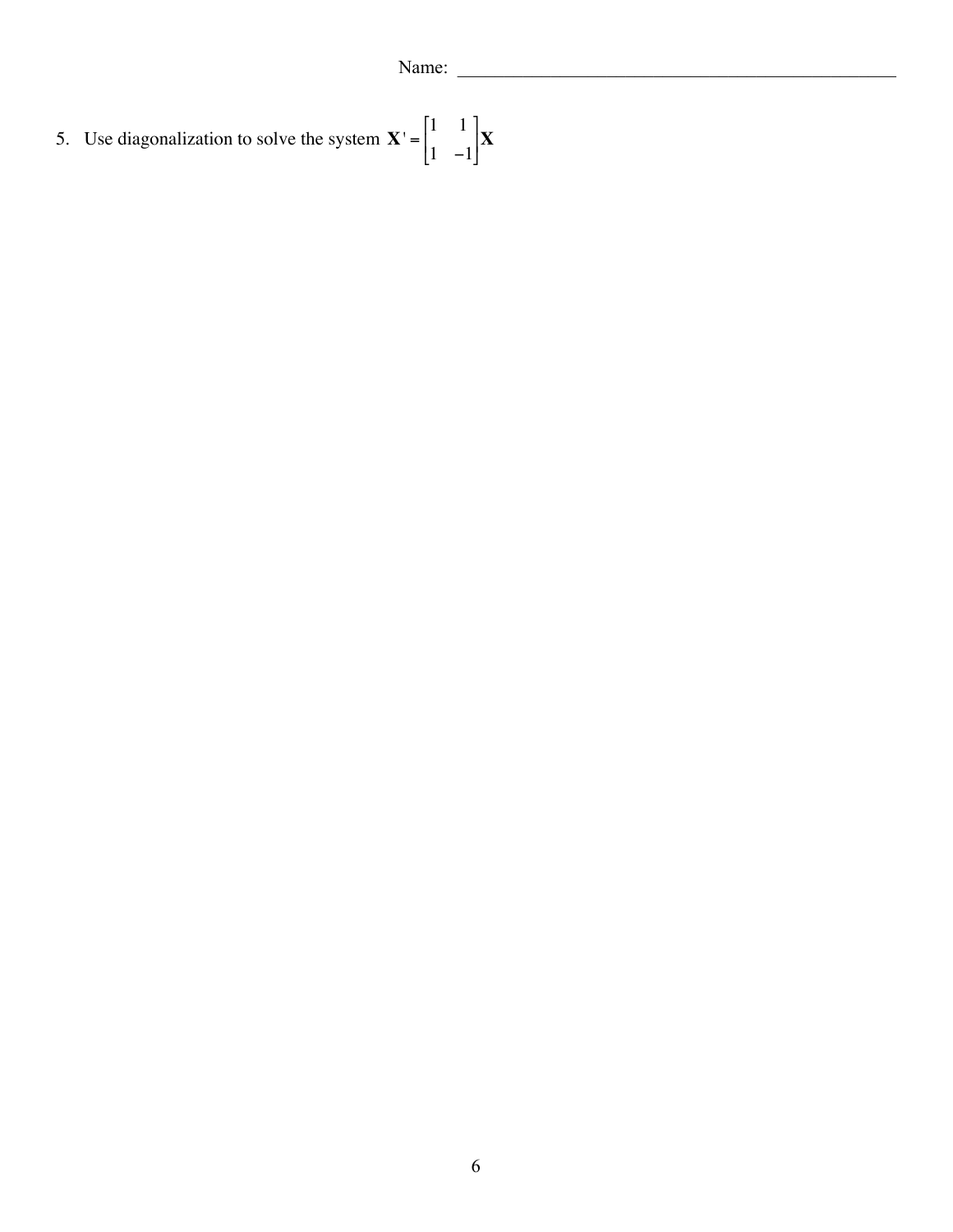6. Decide if  $x = 0$  is an ordinary point, a regular or an irregular singularity for the following ODE. (*e<sup>x</sup>* −1− *x*)*y*′′+ *xy* = 0 . Briefly justify your decision *DO NOT SOLVE THE EQUATION!*

Hint: the Maclaurin series for  $e^x$  is  $1 + x + \frac{x^2}{2}$ 2!  $+\frac{x^3}{2}$ 3!  $+\frac{x^4}{4}$ 4! + …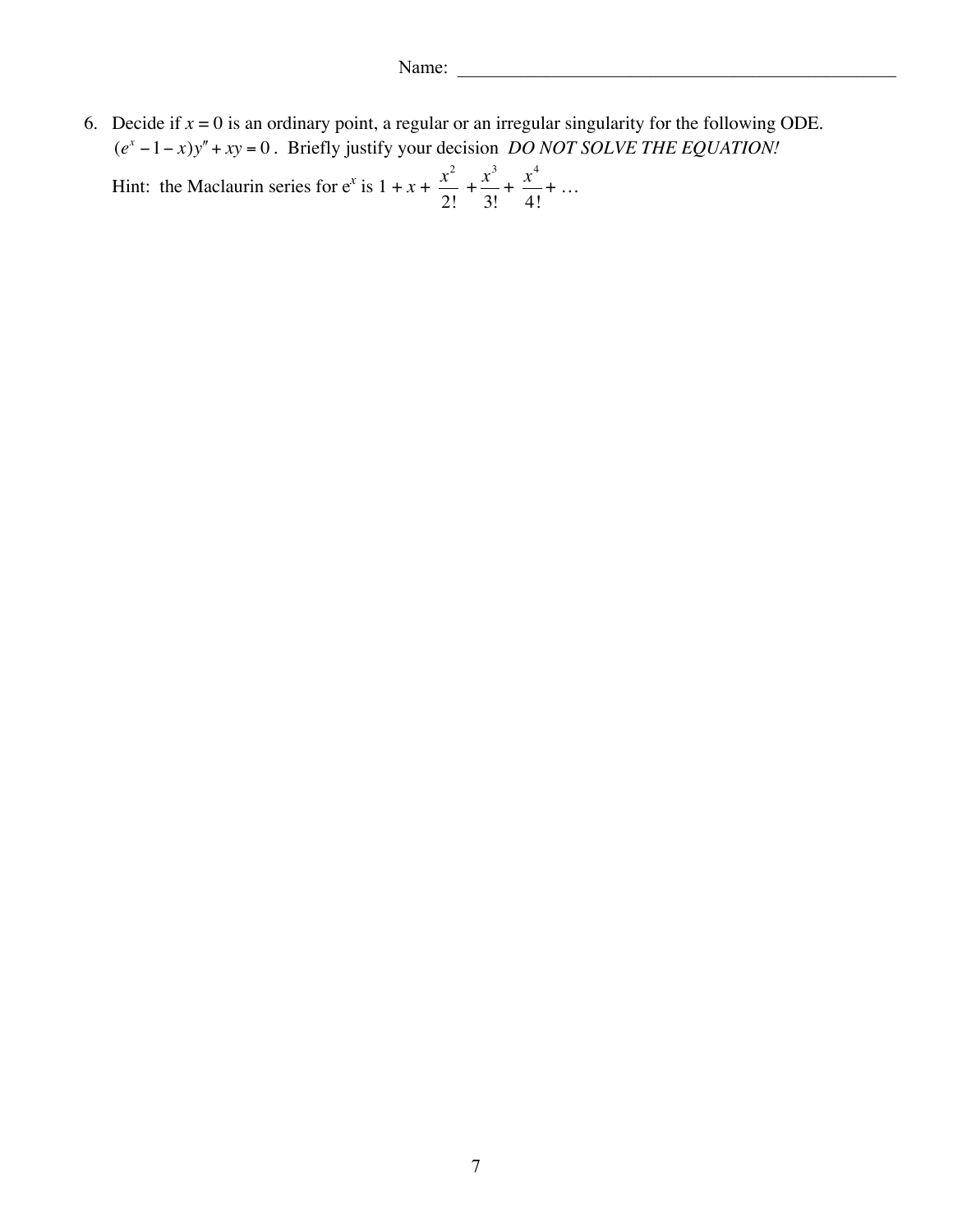7. Use an appropriate power series method about  $x = 0$  to find the two solutions of the given ODE.  $2xy'' + y' + y = 0$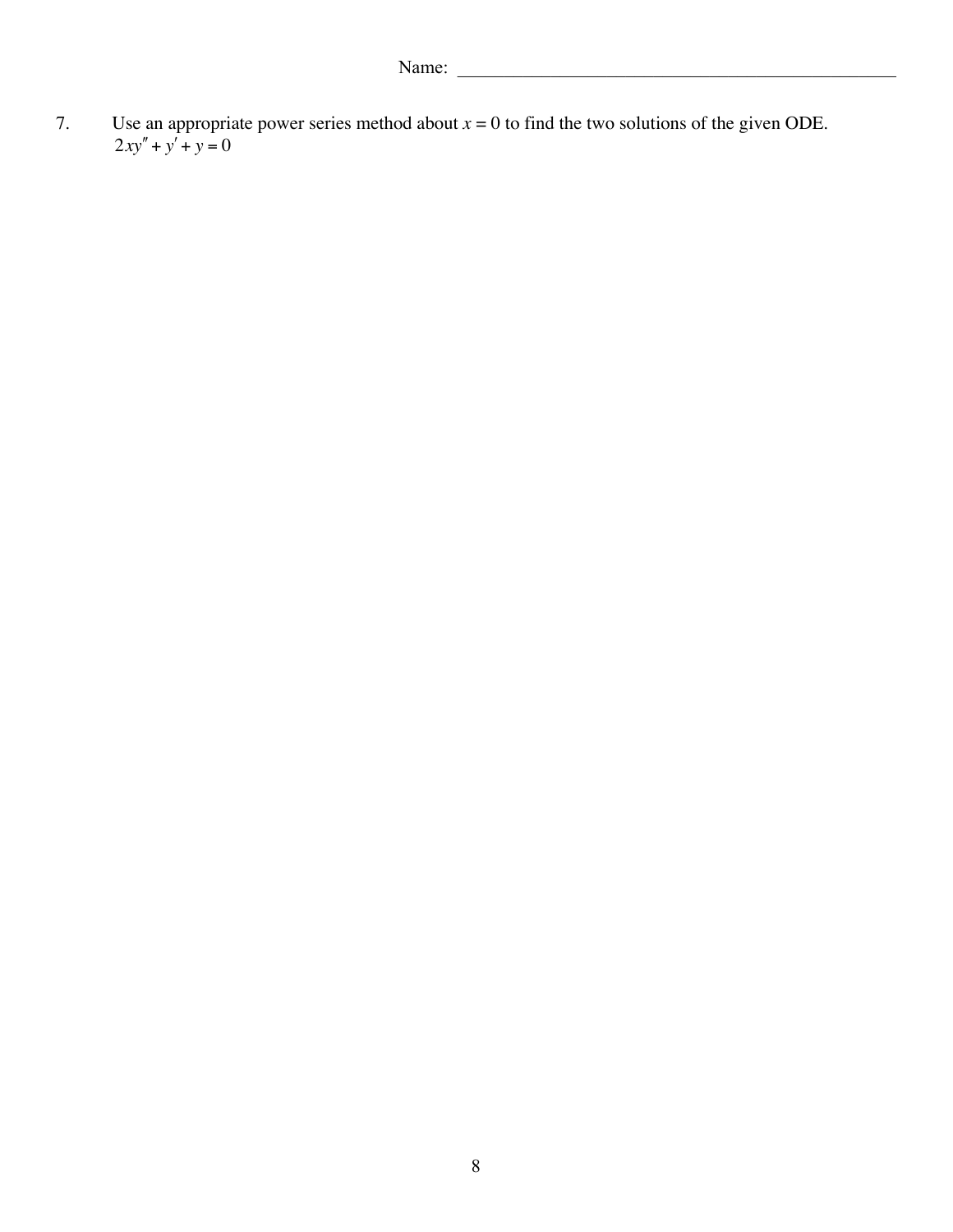8. Use Green's Theorem to evaluate  $\oint_C y^2 dx + x^2 dy$  where *C* is the triangle bounded by *x*=0, *x* + *y* = 1, and *y* = 0.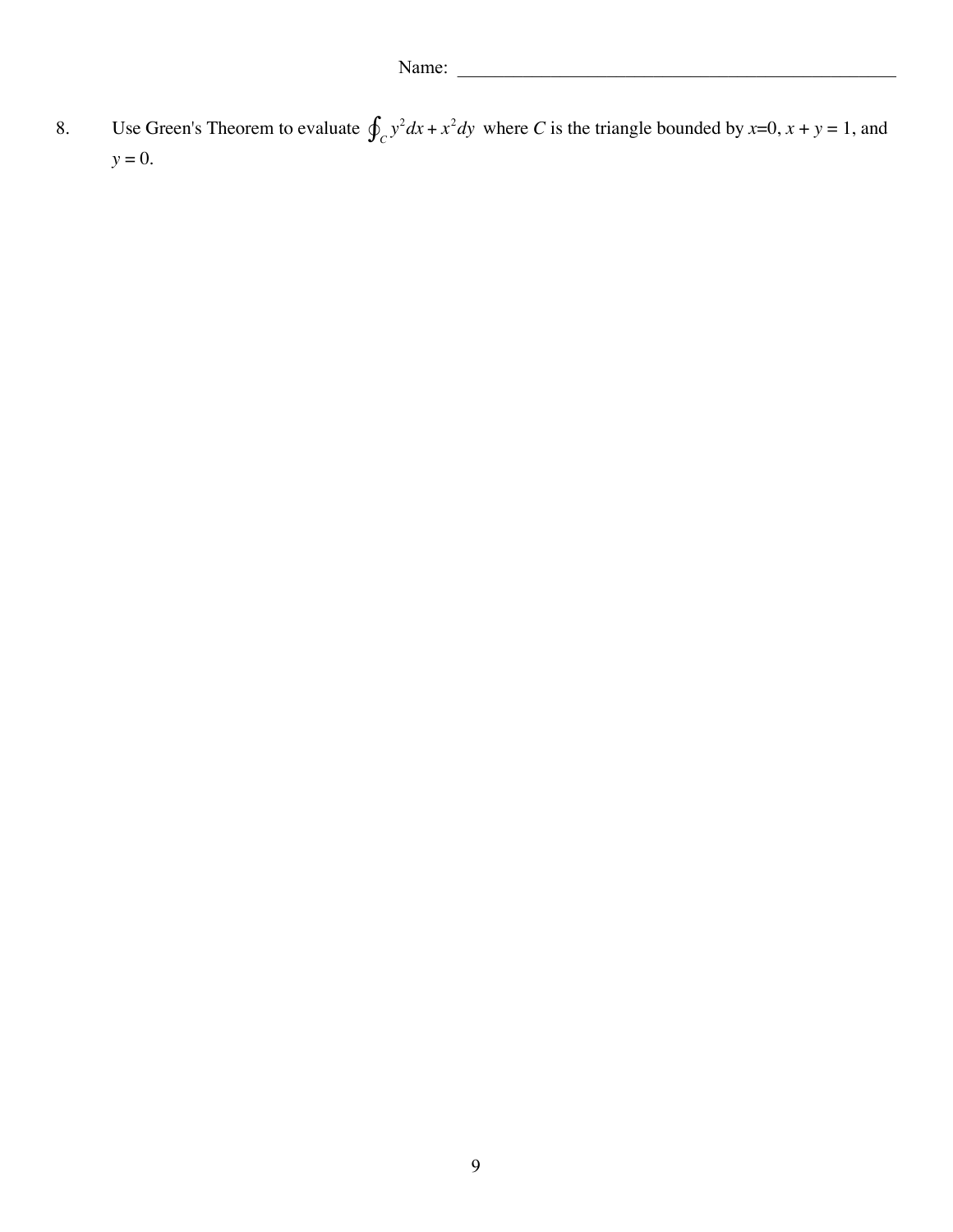9. Use Stokes Theorem to evaluate  $\oint_C \mathbf{F} \cdot d\mathbf{r}$  if  $\mathbf{F} = xz\mathbf{i} + xy\mathbf{j} + 3xz\mathbf{k}$  and C is the boundary of the portion of the plane  $2x + y + z = 2$  in the first octant traversed counterclockwise as viewed from above (see diagram; the arrow is a normal vector to the plane).

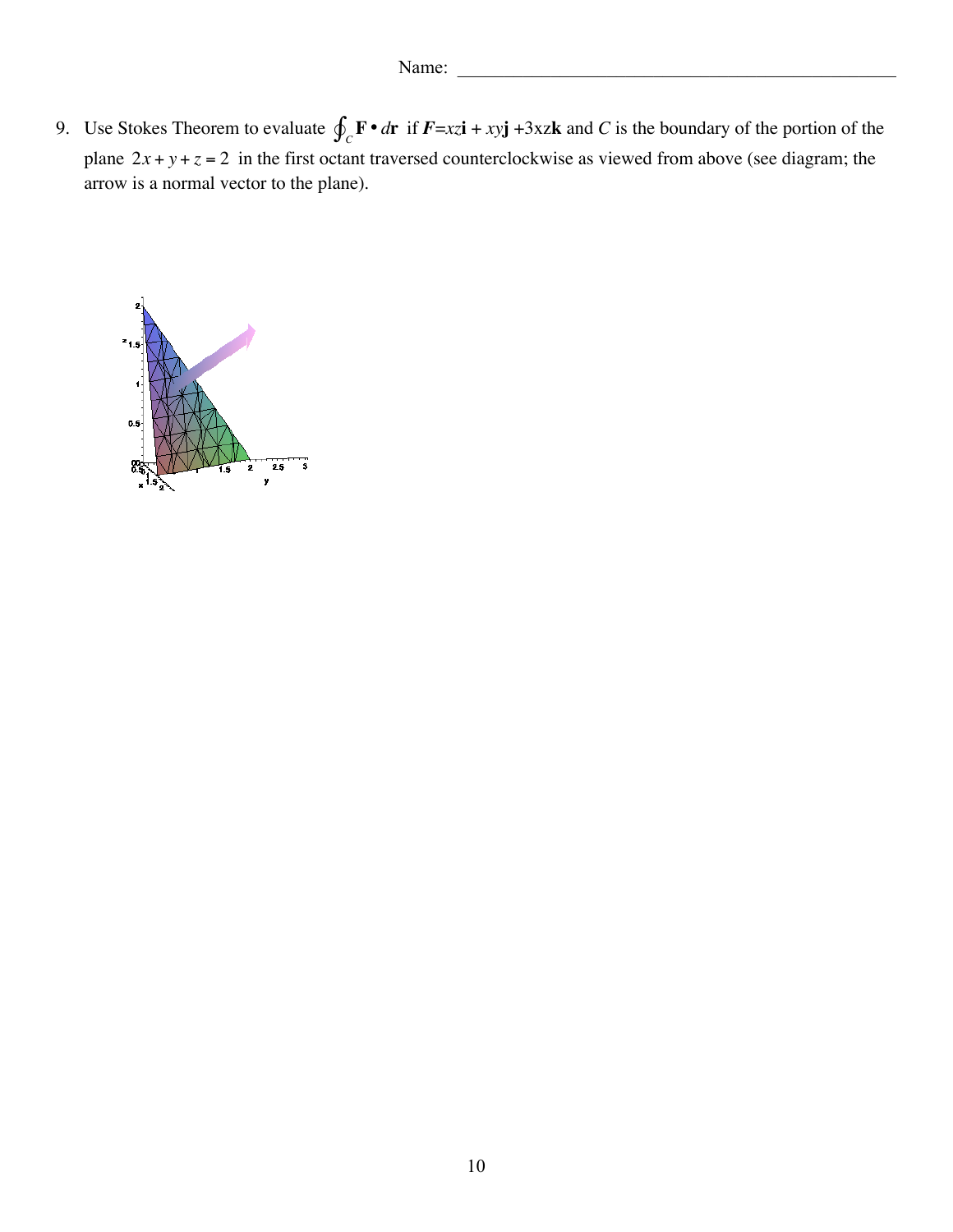10. Show that the given integral is path independent, then evaluate the integral two ways: a) find a function  $d\phi = Pdx + Qdy$  and, b) integrate along *any* convenient path between the given points.  $\int_{(0,0)}^{(\pi/2,0)} \cos x \cos y dx + (1 - \sin x \sin y) dy$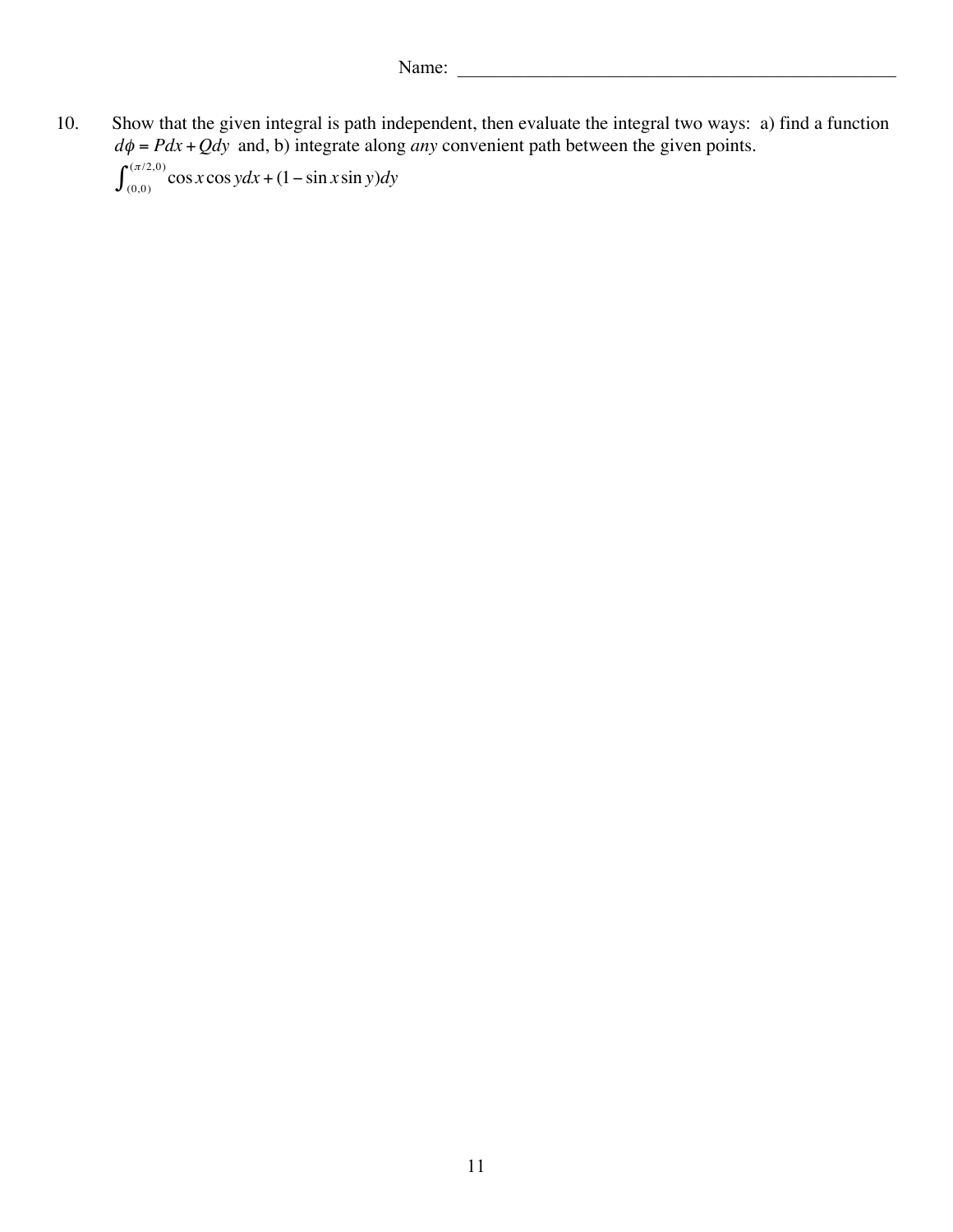Name:

Solve  $x^2y'' - 7xy' + 41y = 0$ .  $11.$